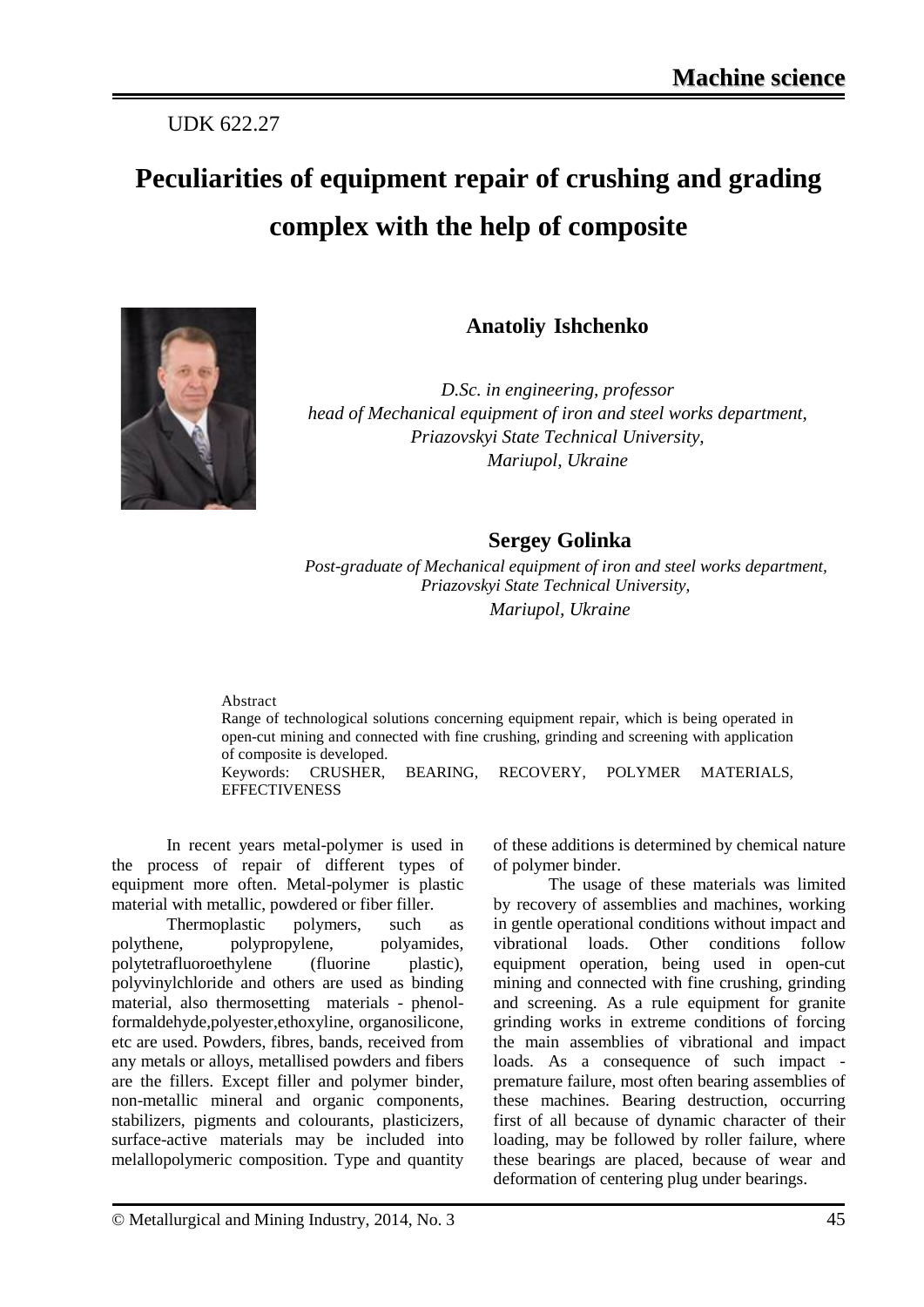And if bearing replacement is rather expensive procedure and may be fulfilled within short period of time, than the replacement or recovery of the shaft requires full disassembling of crushing equipment. Herein the period of production or repair of the shaft with the length more than 3000 mm puts out of order all this manufacturing area for a long time, say nothing of high cost for both details and erecting work.

The problem of minimization of timing and means for such repair may be solved by usage of metal polymers. Priazovskyi State Technical

University (PSTU) has gained an experience of solving such problems on some open-cuts of Donetsk region. In particular, on Telmanovskiy open-cut the mounting face under main bearing on the main shaft Ø460 mm of stone-breaker of SMD-118 type was renewed (figure 1). Technology of accomplishment of such repair is described below. Material, multimetal, which was used while this operation, has passed preliminary tests for durability, which confirmed the possibility of its usage for such type of works [1].



**Figure 1** The scheme of recovery of mounting face of crusher shaft

On the worn mounting face with the help of electric welding, beacon lights with diameter 10-15mm and height 2-2.5 mm were deposited (fig. 1a). With the help of machinist ruler, located on the unworn shaft area, filing of beacon lights to coupling size and test bearing fitting on the mounting face together with space sleeves was fulfilled (fig. 1b). In space sleeves there drilled diametrically located holes for injection of polymer material and for its output and also two control holes in perpendicular plane for control of filling

of internal voids by metal polymer. Then deoiling of spindle, inside faces of sleeves and bearings. Inside faces of space sleeves and inner ring of a bearing were treated by release composition. After that the assembly was erected and worked up by a screw. Encapsulating of front mating surfaces of space sleeves and bearing inner race was fulfilled with the help of scotch tape and plasticine. With the help of gun, multi metal-steel FL was discharge through lower holes 1 and 5. After multi metal appearance in the holes 2, 4 and 6, 8, they were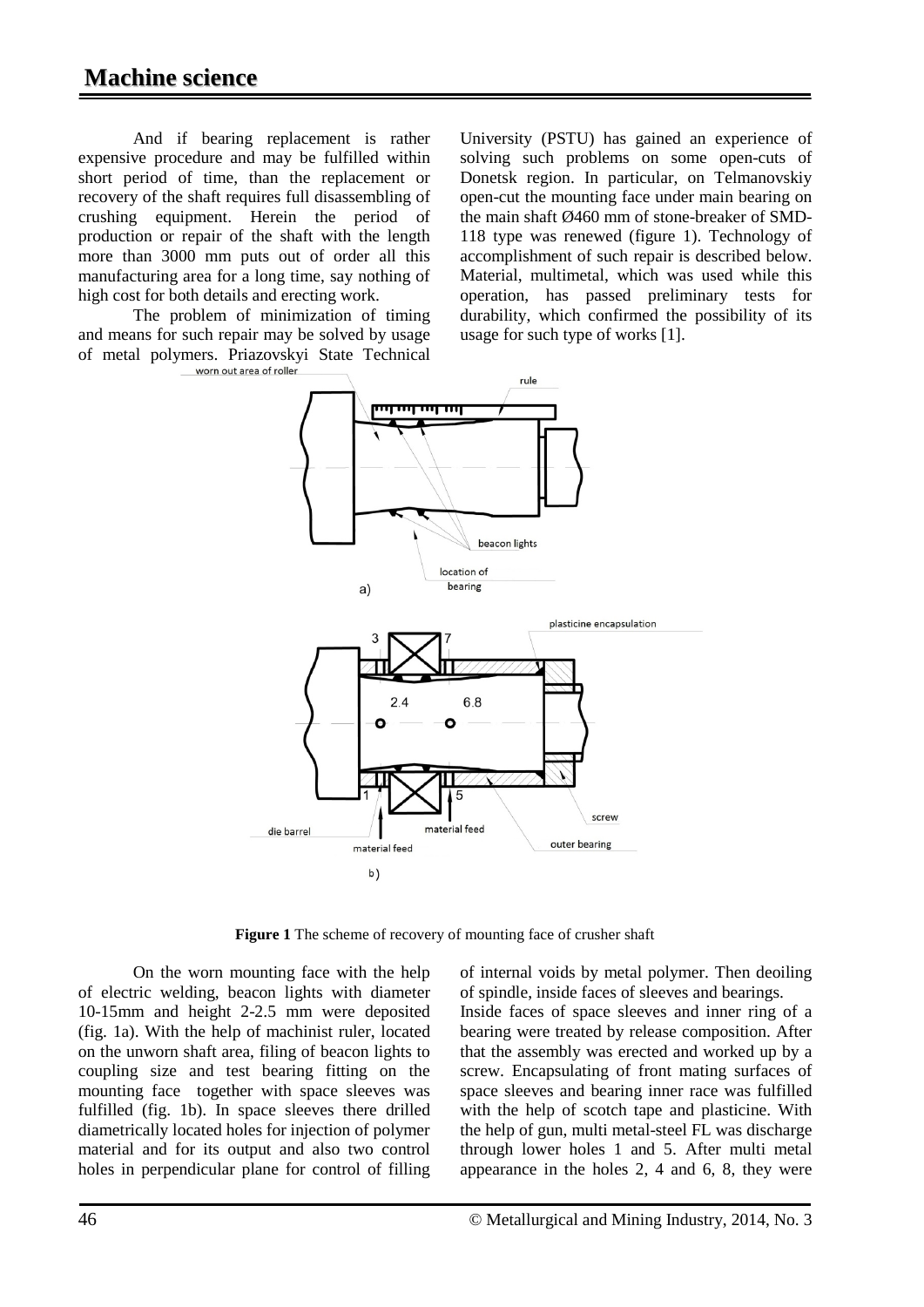closed by wooden plugs. After multi metal appearance in the holes 3,7, they were also closed by wooden plugs together with holes 1 and 5. In 24 hours after material injection, some tests for crusher under load were fulfilled.

Similar case is critical when the bearing was destroyed and mounting face under the bearing was not worked out. However there appears necessity to renew mounting face with interference along the inner ring of a bearing, when the bearing is intact, but the inner ring started turning on the shaft, e.i. the situation is not critical – bearing has not destroyed. In this case another material is successfully used «Y – binding material» for metals, not containing fillers, but modified by special additions, giving to this material extremely good adhesive properties (table 1).

| Density, $g/cm3$                                              | 1.1                                    |  |  |
|---------------------------------------------------------------|----------------------------------------|--|--|
| Color                                                         | milk                                   |  |  |
| Tensile strength - shear, MPa                                 | 30                                     |  |  |
| Chemical durability                                           | to oils, benzine, antifreezes          |  |  |
| Partial chemical durability                                   | to alcohols, benzol, water, salt brine |  |  |
| Working time $(20 °C)$ , hours.                               | 2                                      |  |  |
| Solidification time (20 $\degree$ C, 70 %<br>strength), hours | 24                                     |  |  |
| Full solidification (20 $\degree$ C), days                    |                                        |  |  |
| Equivalence ratio by volume                                   | $1 \cdot 1$                            |  |  |

**Table 1** Technical characteristics of material «Y – binding material»

Before application of this material during important repair work in the lab of mechanical equipment of iron and steel works department, there were tests concerning study of mechanical properties of this material. Experimental research was executed on the tensile-testing machine RM-20. For tests samples of steel St45 with dimensions shown in the figure 2 were produced.



**Figure 2** Sleeve with mounting face H7 in the system of hole and shaft with different variants of mounting in the shaft system

After deoiling of joint surfaces of sleeve and shaft, there applied a thin layer of  $\alpha Y$ binding material», which is a preliminary mix of two components. The next step means assemblage of pieces and pressing in case of heavy-shrink fitting. Then bonding was soaked within 3 days at the temperature 28°С and was taken to pieces on the machine RM-20.

Testing results and also the results of conversion of pressing force into torque rating, determined from the formula  $M_{tor} = P_{press}D/2$ , are shown in the table 2.

**Table 2** Results of tests of samples by means of axial force on the tensile-testing machine R-20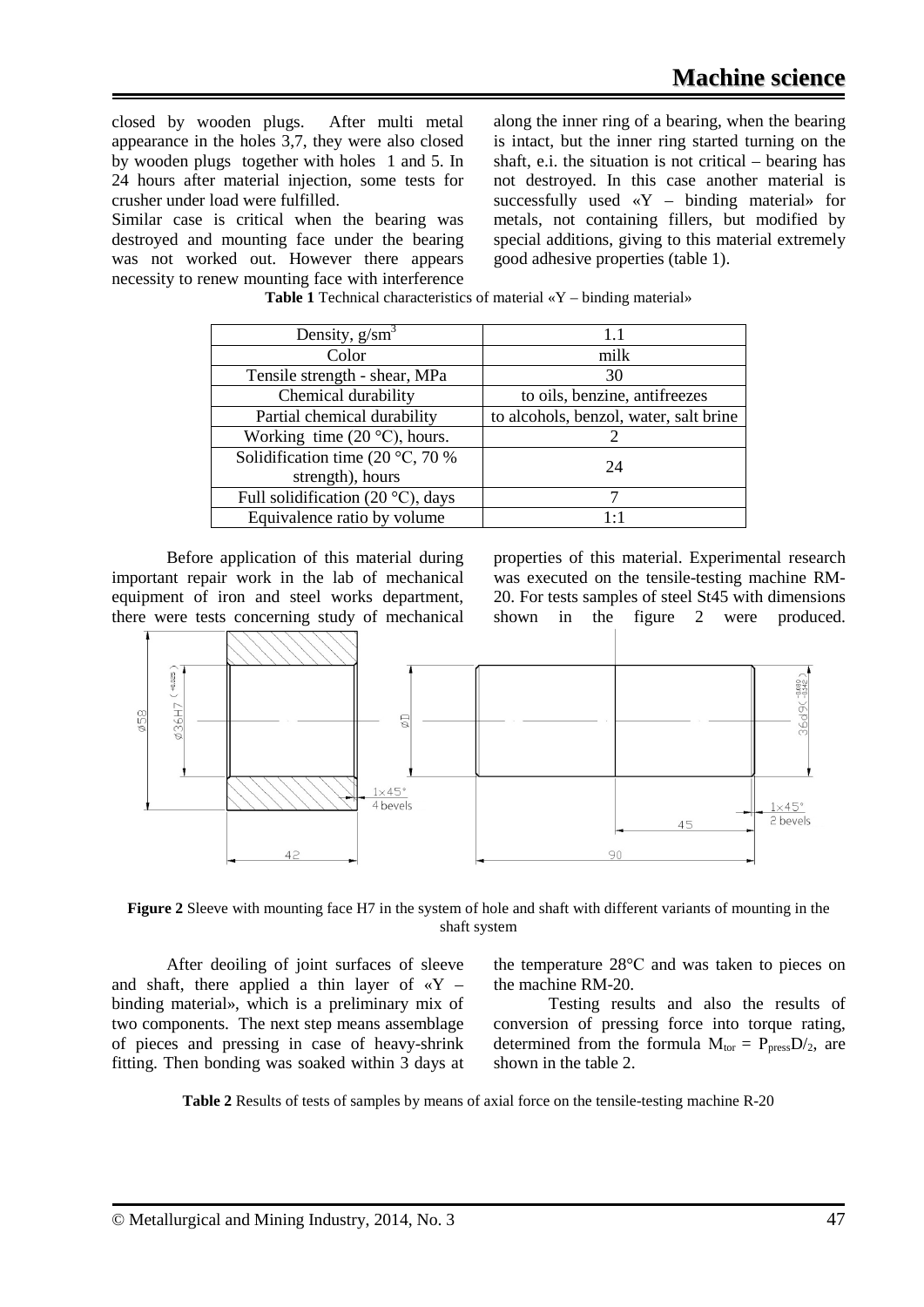| N <sub>o</sub><br>of<br>sam<br>ple | actual<br>diameter of<br>the shaft,<br>mm | Sample<br>pressing-<br>in force,<br>N | Sample<br>pressing-off<br>force, N<br>P <sub>press</sub> | Effective<br>disconnectin<br>g torque,<br>N <sub>m</sub> | Accuracy<br>degree of<br>shaft fitting | limit shaft<br>deviation,<br>mm | Accuracy<br>degree across<br>the aperture,<br>limit<br>deviations, mm |
|------------------------------------|-------------------------------------------|---------------------------------------|----------------------------------------------------------|----------------------------------------------------------|----------------------------------------|---------------------------------|-----------------------------------------------------------------------|
| $\mathbf{1}$                       | 36.04                                     | 8500                                  | 132000                                                   | 2376                                                     | 36r <sub>6</sub>                       | $+0.034$<br>$+0.050$            |                                                                       |
| $\mathfrak{2}$                     | 36.04                                     | 7500                                  | 146000                                                   | 2628                                                     |                                        |                                 |                                                                       |
| $\overline{3}$                     | 36.04                                     | 4500                                  | 157000                                                   | 2826                                                     |                                        |                                 |                                                                       |
| $\overline{4}$                     | 36.01                                     | $\overline{\phantom{0}}$              | 144000                                                   | 2592                                                     |                                        |                                 |                                                                       |
| 5                                  | 36.00                                     |                                       | 146000                                                   | 2628                                                     | 36k6                                   | $+0.018$<br>$+0.002$            | $36H7^{+0.025}$                                                       |
| 6                                  | 35.99                                     |                                       | 118000                                                   | 2124                                                     |                                        |                                 |                                                                       |
| $\overline{7}$                     | 35.96                                     |                                       | 126000                                                   | 2268                                                     | 36h6                                   | $\mathbf{0}$<br>$-0.013$        |                                                                       |
| 8                                  | 35.92                                     |                                       | 130000                                                   | 2340                                                     |                                        |                                 |                                                                       |
| 9                                  | 35.09                                     |                                       | 130000                                                   | 2340                                                     |                                        |                                 |                                                                       |

**Machine science**

As one may see from the given tables, application of  $\langle Y - \nu \rangle$  – binding material allows to obtain bonding similar to Н7/u7 fitting almost in any variant of character of mating parts: gapped, across transition fit and heavy-shrink fitting. That is why application of transition fit is more preferable, they provide durable connection, necessary centering of pieces and, at the same time, without requiring of application of special tools for pressing in. The calculated values of disconnecting torque within the limits of 2 300- 2 600 Nm allow to draw conclusion concerning application of adhesive bond "shaft-sleeve" instead of feather joint, because the data shown in the table 2 do not exceed effective allowable moment of feather joint with shaft diameter 36 mm and spline length 26 mm in 5 times from shear condition and in 10 times from crumbling condition.

The results obtained confirm the given above technical characteristics of  $\alpha Y$  – binding material», as experimentally obtained shear strength makes at average 29 MPa for loosely connections.

In such a way, application of  $\langle Y - \text{binding} \rangle$ material» allows to remove undesirable phenomena, which accompany appliance of pressure coupling, such as stress factors in pieces and their fatigue failure, excludes application of complex machine-tool attachment for heating or cooling of pieces and also excludes corrosion in fixed joint and probability of further its destruction.

Rather high rates of adhesion strength of this material allowed to use it during recovery of bearing fittings on the shaft by means of pastingin. The technology of this process lies in the following. In case when heavy-shrink fitting was broken down, but there have not appeared any holes between inner bearing ring and the shaft, the work came down to deoiling of shaft area and bearing race, application of the material on the shaft and race by means of sound rubbing and bearing thrust on the place of installation.

In case when little hole (0.1-0.5 mm) between race and shaft was present, then installation and pasting on the shaft by superglue of beacon lights of appropriate dimensions, check of free bearing thrust on these lights preceded application of the material, only after that came deoiling, material application, as it was described above, and installation of bearing on the permanent operating place. In 24 hours assembling with further run up was fulfilled. For acceleration of material polymerization, seam heating with the help of drying fan to the temperature 40-50°С was used. In this case material consumption and economic efficiency of such repair does not admit of doubt. Some complete renovations of crushers and vibration screens, which have confirmed effectiveness of such method of solution, were fulfilled under the described technology.